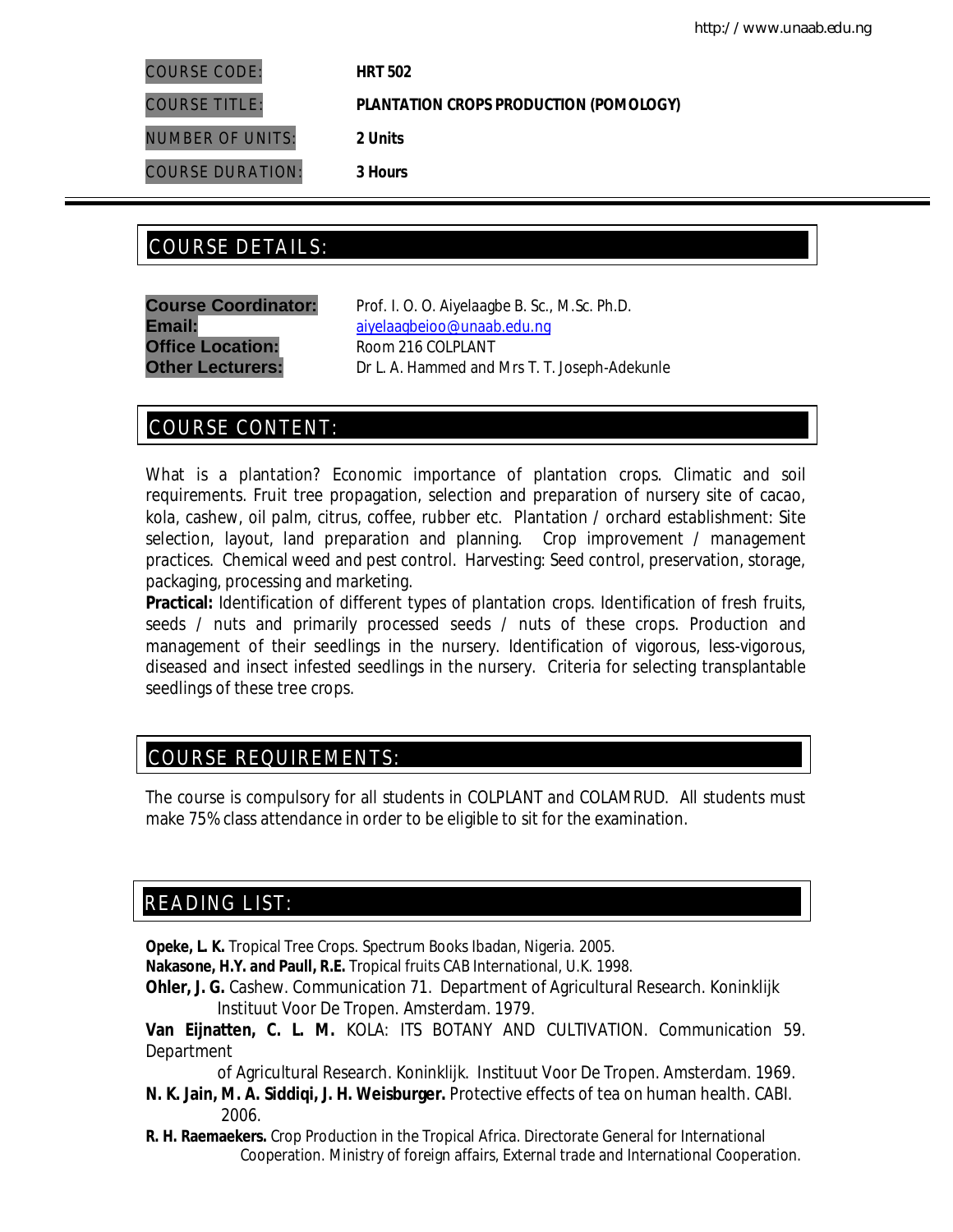Brussels, Belgium. 2001.

**Guy Mossu.** COCOA. MACMILLAN Press limited, London and Basingstoke. CTA-The Tropical Agriculturalist, 1992.

**Denis Bonheure.** TEA. MACMILLAN Press limited, London and Basingstoke. CTA-The Tropical Agriculturalist, 1991.

**H. R. Cambrony.** COFFEE. MACMILLAN Press limited, London and Basingstoke. CTA-The **Tropical** 

Agriculturalist, 1992.

**J-C Jacquemard.** OIL PALM. MACMILLAN Press limited, London and Basingstoke. CTA-The Tropical Agriculturalist, 1998.

### E LECTURE NOTES

#### PLANTATION?

- **Plantation is a piece of land not less than but more than 5ha dedicated to production of** permanent tree crops with industrial value. It is profit oriented industry comprising of different aspects that can stand alone as a venture.
- $\Box$  Plantation is usually monospecific in nature.
- $\Box$  Economic importance of studying Plantation crops are :
- 1. Job opportunities e.g. plantation manger, consultancy, research/ teaching, input supplier importer/exporter, inspectors
- 2. Demand for industrial Raw materials e.g. rubber, palm oil, palm kernel oil,, Cashew nut oil, cocoa butter, e.t.c
- 3. Foreign Exchange earning
- 4. Environmental control in terms of creation of microclimate- canopy of trees provide shade, litters increase organic matter in the soil.

SOME PLANTATION CROPS

- Rubber- *Hevea brasillensis*
- Oil palm- *Elaeis gueneensis*
- Tea- *Camellia sinensis*
- Coffee *Coffea arabica*
- Cocoa- *Theobroma cacao*
- Cashew- *Anarcadium occidentalis*
- Citrus- *Citrus spp.*
- Coconut *Cocos nucifera*
- Ogbono *Irvingia gabonenesis*
- Sugarcane- *Saccharum officinarum*

Plantation establishment

#### **Some Terminologies in Plantation crops Husbandry**

- **P**re- nursery It is a stage in propagation of tree crops where an environment that ensure uniform germination of seeds before being transferred to the nursery.
- Nursery It is a piece of land dedicated to intensive care of propagules that meet salable size within the shortest time. It is an integral part of a larger plantation industry and it is responsible for required propagules for the plantation establishment.
- Holing Creation or digging of appropriate size of transplanting holes at predetermined coordinates
- Fire tracing Creation of a weed free corridor about 6m wide round the plantation as a preventive measure against fire out-break.
- Pruning It is the systematic removal of excessive or unwanted vegetative part of the crop either to shape, prevent pests and diseases spread or ensure good fruit yield.
- Mulching Mulching is an important practice of using natural or artificial plant residues or other plant materials on soil surface e.g. grasses, legumes or plant parts such as maize, cereal straw, grass thatch e.t.c.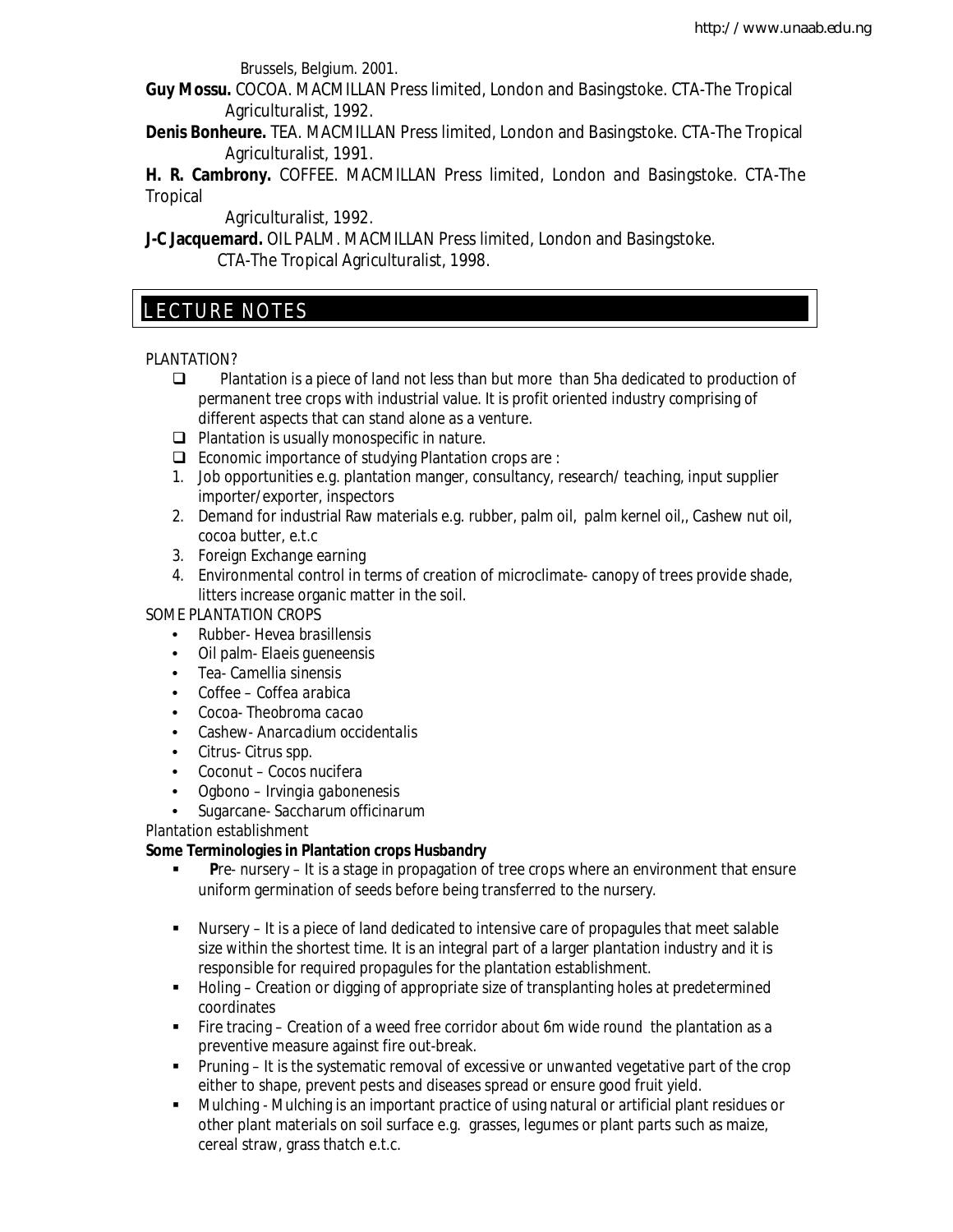- Rub out- Act of removing or rubbing off tender sprouts or shoots from rootstock to enhance scion growth.
- Ring-weed- Weeding round the individual plant stand.
- Beating up replacement of missing or dead seedling stands in the plantation after transplanting
- Blocking- Partitioning or dividing the plantation land into manageable units so as to ease operations and record keeping/decisions.
- Transplanting- It is the gct of transfering seedlings that are mature to the field for permanent establishment

Rationale for establishing a nursery:

- Demand for healthy propagules for plantation establishment at short notice
- Specialization i.e. an integral part of plantation that ensures cost effectiveness
- Production of seedlings of right and high quality for successful plantation i.e. true to type,
- To supply back up for the plantation

#### **Principles Nursery and Plantation Establishment**

- ustification- WHY?
- Budget- HOW MUCH IS NEEDED?
- Acquisition- WHAT ARE THE NEEDED MATERIALS? E.g land, labour, agrochemicals-Herbicides, Pesticides, Fertilizers, Topsoil, Tools e.t.c.
- Layout- HOW? What arrangement/Spacing?
- Nursery/Field preparation- Land clearing, Layout, mapping-out, holing, transplanting e.t.c
- Demand- WHO WANTS WHAT IS PRODUCED?

#### **Factors to consider in Nursery/Plantation establishment**

- Closeness to perennial source of good quality water
- Accessibility by good road network
- Visibility –good advertisement i.e. can be easily located
- Location- a nursery must be located on a prime land
- Routine monitoring
- Weed control
- Mulching
- Watering
- Creation of alleys between seedlings to ease movement

CITRUS SPECIES

- Citrus family Rutaceae which contain about 150 genera and nearly 2000 species of which very few species are of economic importance.
- They are evergreen trees, small statured with thorny stems and branches.
- The fruits are small to large with leathery rind, yellow to orange in colour when ripe.
- The pulp and juice may vary in taste from sweet to acid. Examples:
- BOTANICAL NAME COMMON NAME
- *Citrus sinensis* Sweet orange
- *Citrus paradisi* Grapefruit
- *Citrus limon* Lemon
- *Citrus reticulata* Tangerine/Cleopatra mandarin(wild citrus )
- *Citrus aurantifolia* Lime
- *Citrus aurantium* Sour orange
- *Citrus grandis*(Pomelo) Shaddock
	-
- *Citrus sinensis* x *Citrus reticulata* King orange • *Citrus paradisi* x *Citrus reticulata* Tangelo
- 
- *Citrus jambhiri* **and** *Citrus jambhiri* **and** *Citrus jambhiri* **<b>and** *Citrus jambhiri* **and** *C*
- **Varieties of** *Citrus sinensis*
- Pineapple, Parson brown,Umudike,Washington navel, Valencia, Agege 1.
- **Varieties of** *Citrus limon-* Eureka, Lisbon,
- **Varieties of** *Citrus paradisi-* Red blush,Duncan
- **Varieties of** *Citrus reticulata* Clementine;Dancy
- Major Producing States in Nigeria Oyo; Ogun Plateau Benue Nassarawa Imo
- 
- 
- 
- 
- 
- 
- 
- 
- 
-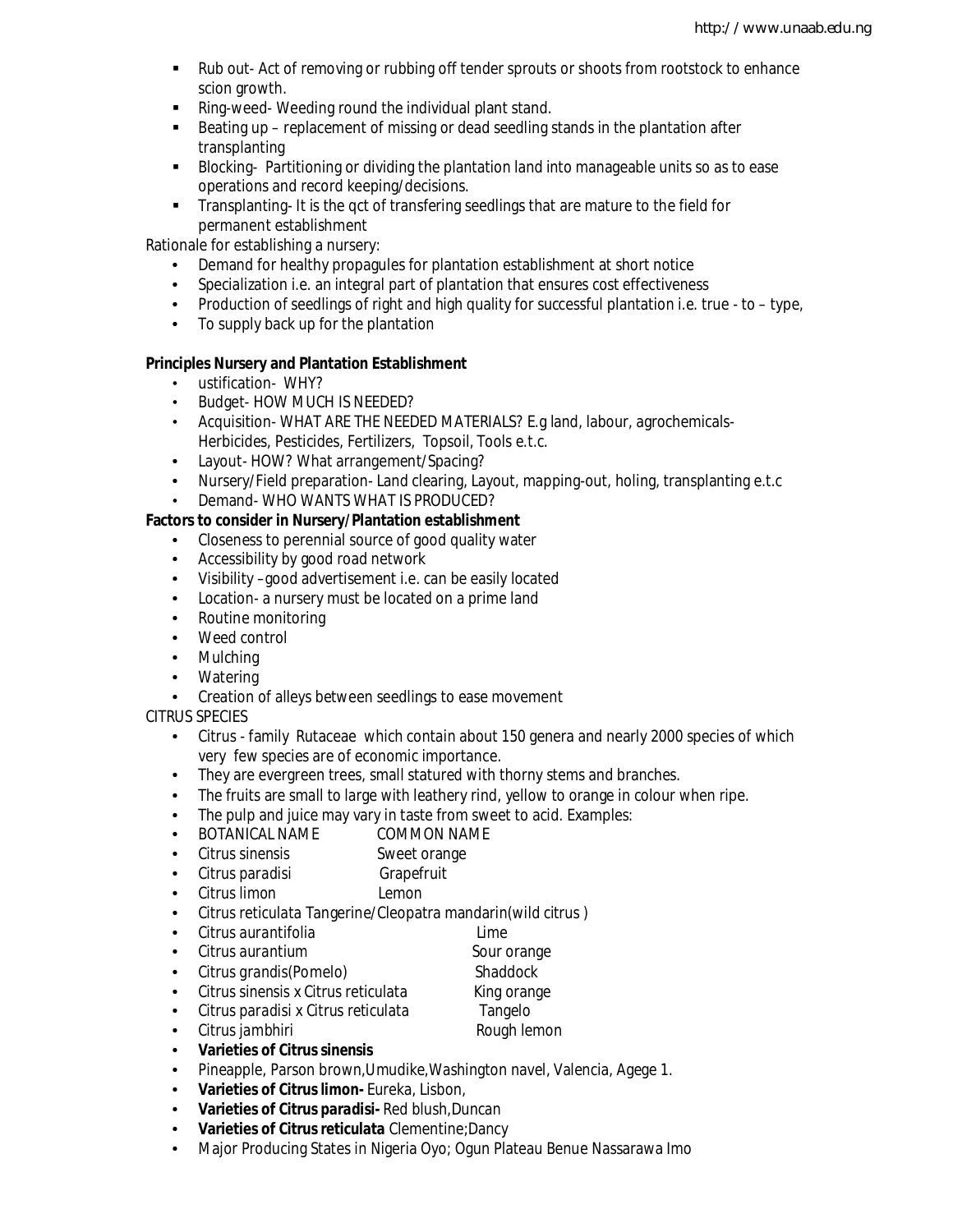• Internationally Argentina Algeria Brazil California Chile Europe Florida Spain Portugal Morocco:

#### **Economic Importance/Uses of Citrus**

- The main commercial product of citrus is the juice which can then be consumed in various forms e.g. juice and wine, confectioneries (jam, marmalade).
- Other by-products that are of use may include supply of nutrients, vitamins e.g. Vitamin C, Health/Medicine, Essential Rind oils used pharmaceutical indusries,
- Fruit pulp as fodder for livestock or fuel for combustion and wood from citrus can serve as source of fire wood.

#### PROPAGATION OF CITRUS

Can be done by Seed or Vegetatively

- Propagation by seed collect seeds from plants with high yield /good growth, pests and disease free and of good quality
- Select seeds on the basis of size fullness and conformation
- Select from ripe and well filled fruits
- Sow immediately either at stake or in the nursery for transplanting or store for a short duration in a closed jar in a cool place
- Vegetative propagation most common is T- budding: Root stocks which is plant used for underlying or supporting scion and are not usually consumable but are vigorous drought and disease tolerant:
- Get bud wood on the day of budding early in the morning from branches 8 to 10 months for budding: OR keep in moist cotton wool wrapped in moist cloth for transportation
- Budding of bud wood to the rootstock is done at a height of 20 to 25cm from ground level on prepared rootstock keep in the nursery for at least 8months before transplanting to the field

#### **Field establishment**

- Site selection loamy soil well drained, pH 5 to 6
- Land preparation total clearing, plough and harrow or double plough<br>• Block Line and map out at recommended spacing 10m x 10m for shadd
- Block Line and map out at recommended spacing 10m x 10m for shaddock, 7m x 7m for sweet orange, 6m x 6m or 5m x 5m for lime
- Hole and transplant
- Employ Weed control measures
- Apply fertilizer
- Pests and Disease control
- Special treatment pruning
- Harvest when fruits mature and ripen. There two seasons -April/May fruits are acidic and November this is the best harvest, fruits are sweet.

#### **Oil Palm**

- Palms belong to Family Palmae with about 225genera 2600species. Oil palm belongs to the sub-family Cocoideae and it is the most important of the subfamily.
- Botanical name: *Elaeis guineensis* common oil palm
- *Coroza oleifera* swampy palm
- Description Monocotyledonous, monoecious plant grows up to 9m or more with stout stem with persistent leaf bases, stem may be 30 to 38 cm in diameter
- Produces fibrous root system within 25 to 50cm depth of soil
- Fronds about 20m long and 25 to 30 in number and each frond bears between 20 to 150 pair of leaflets
- Economic life span 25 to 30 years and life expectancy 60 years
- VARIETIES OF OIL PALM
	- The Dura type has thin esocarp thick endocarp and large kernel denoted DD genotypically
	- The Pisifera type has thick mesocarp with thin endocarp and reasonable sized kernel denoted Dd genotypically
	- The Tenera type has thick mesocarp with little oil content no endocarp and small kernel denoted dd genotypically It is a dual type recommended for commercial oil production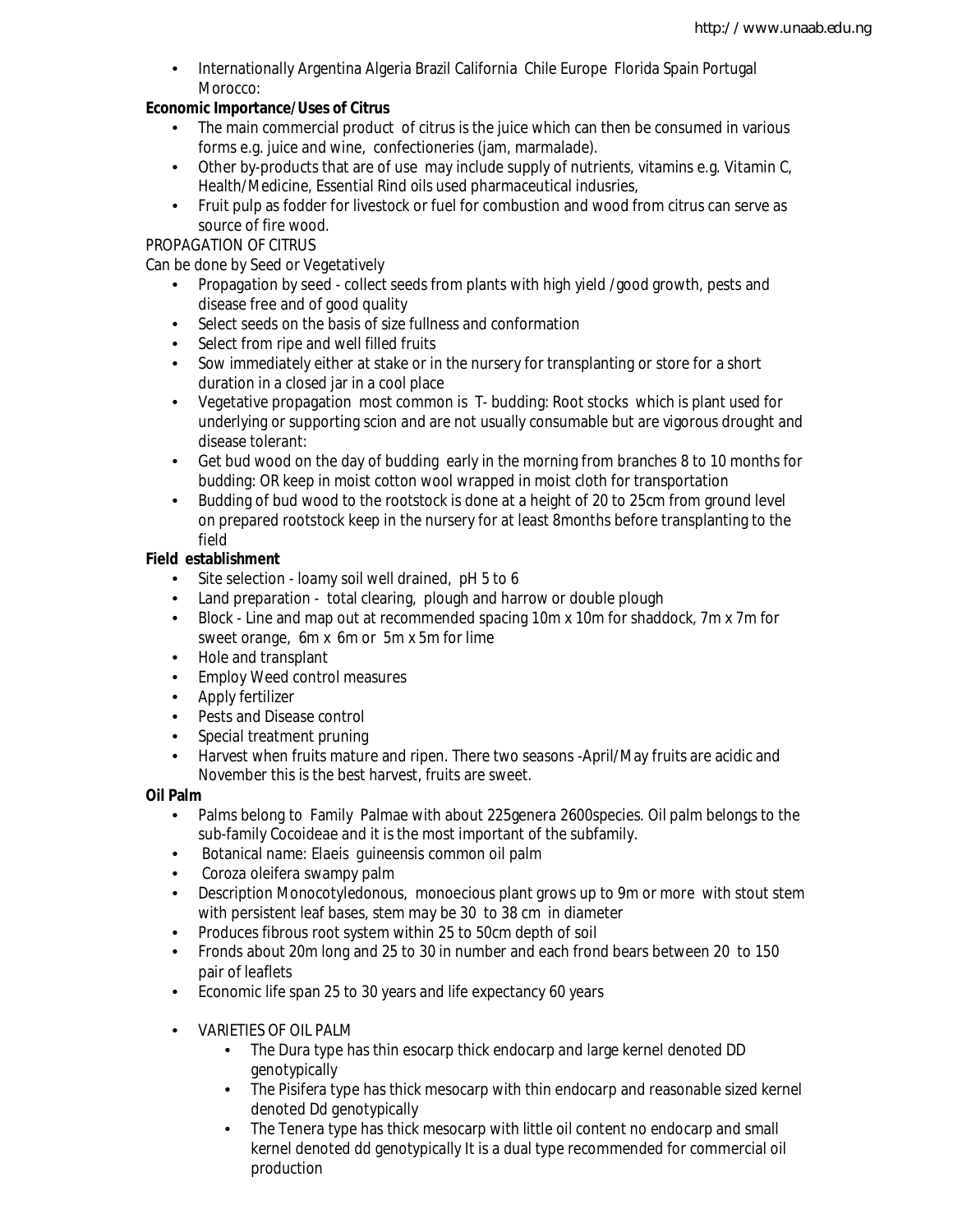USES OF OIL PALM

- Source of fresh palm wine and alcohol production
- Domestic oil
- Industrial oil or Palm kernel oil
- Palm kernel Cake

• Local brisquettes oguso Broom Basket Roof thatch log for construction shell for smithing etc PROPAGATION / ESTABLISHMENT

This could be by

- Tissue culture which is the most important modern method
- Seeds germination in the pre nursery and then transferred to nursery 10 to12 months
- **Establishment and post planting operations**
- Site selection loamy soil well drained neutral pH preferred but can tolerate a wide range of pH.
- Land preparation total clearing plough and harrow or double plough
- Employ Weed control measures
- Apply fertilizer
- Control Pests e.g Mites, Red spiders, Grasshoppers, Locusts, Termites, Rodents etc
- Control Diseases e.g Brown germ disease, Anthracnose, *Glomerella ingulata*
- Special treatment e.g rehabilitation of the plantation
- Harvest when fruits mature and ripen using:
- (i) Chisel method( ii) Pole on Knife method iii) Climbing rope method
- Processing Sterilize, strip, mill, separate, press, clarify to get (1) Hard oil (2) Soft oil (3)Special oil and bye product as Palm kernel oil
- Marketing- Store or decant and sell.
- Block, Line and map out at recommended spacing 8.75m x 8.75m x 8.75m 9m x 9m x 9m triangular
- Hole and transplant seedlings with ball of earth
- Provide protection for young seedlings in form of colar netting about 15cm away from plant

# • **COCOA** (*Theobroma cacao,* Linn.)

#### **Cocoa Plant And Its Distribution**

 Cocoa has currently been reclassified as a member of *Malvaceae* instead of *Sterculiaceae* families. Cultivated in the tropical and subtropical regions.

#### **Introductions Of Cocoa Plantations**

- The Spaniards, Dutch, and Portuguese introduced cocoa to their overseas territories.
	- Cocoa got to West African peasant farmers through:
		- $\div$  Trading companies
		- ❖ Missionaries
		- ❖ Soldiers
		- Chiefs

#### **Cultivated Species Of Cocoa**

The **Criollo,** The **Amazonian forastero** and The **Trinitario**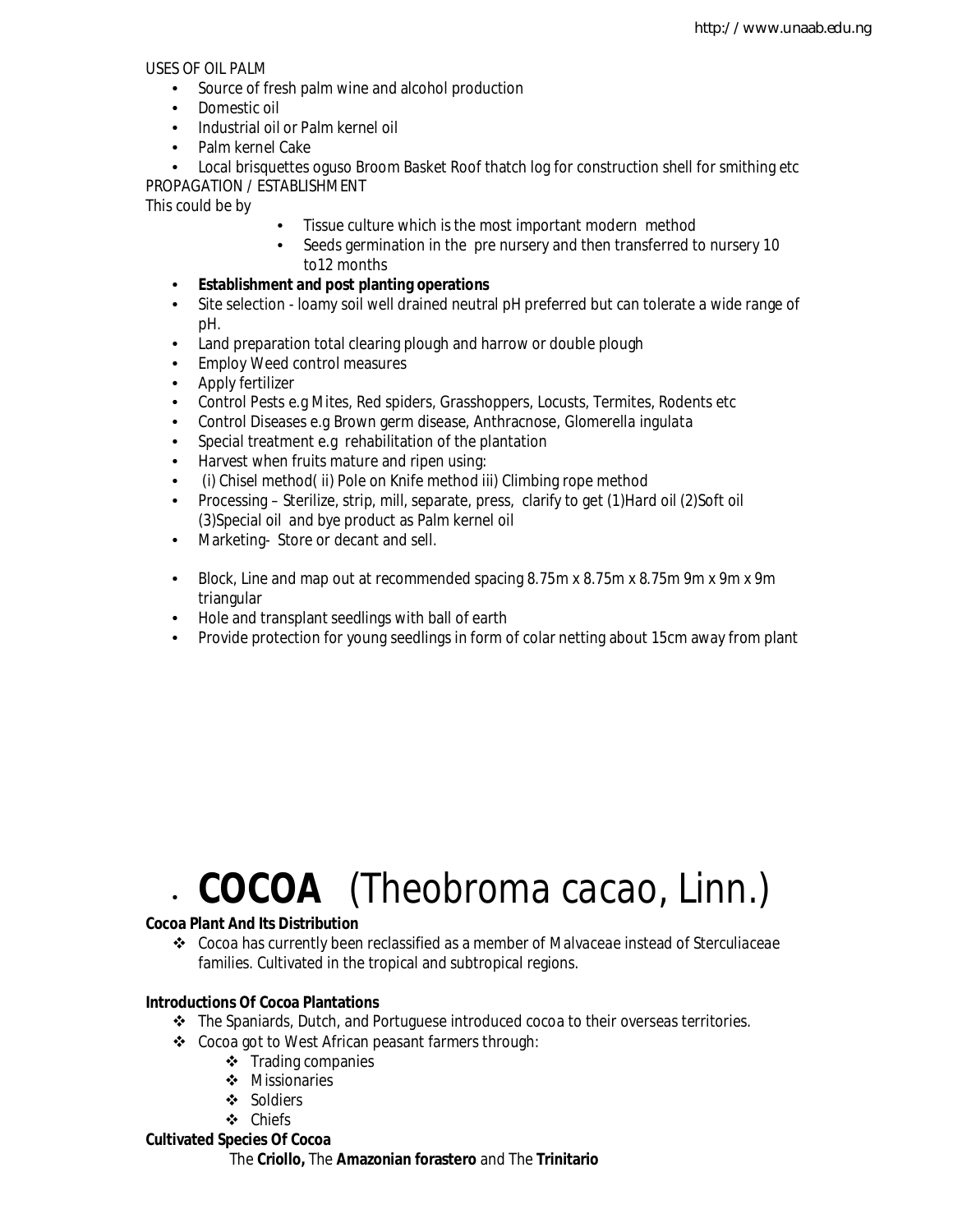- **The Criollo group:**
- Cultivated in Venezuela, Nicaragua, Mexico, Colombia and Guatemala.
- Most anciently cultivated.
- ❖ Poor cacao vigour.

#### **The Amazonian Forastero Group**

- $\triangleright$  Cultivated in Brazil, West Africa, Central America, South East Asia and Caribbean Island.
- $\triangleright$  Staminodes with purple pigments.
- $\triangleright$  Green and varying shapes of cocoa pods.
- $\triangleright$  Thick pericarp and very woody mesocarp.
- **The Trinitario Group**
- Believed to evolve from a cross between Forastero and Criollo groups.
- $\triangleright$  Highly heterogeneous group.
- $\triangleright$  Selected from Trinidad, hence the name Trinitario.

#### **Botany And Agronomy of Cocoa**

- Cocoa is cauliflorous and semi-desidous.
- $\div$  Height, leaf area, branches and canopy spread of cacao determined by planting spacing.
- $\cdot$  When grown from seeds cacao attains anthesis between 24 and 36 MAT and fully matured at about 10 YAT.
- A well managed cocoa continue to be economic for over 50 years.
- Within 36 hours after pollination, fertilization occurs leading to the formation of a young okra-sized pod – **cherelle.**
- $\div$  Cherelle continues to develop by longitudinal elongation and girth increase to become a fully-grown mature cocoa pod.

#### **Site Selection**

- $\cdot$  2 major factors must be considered while selecting a site for cocoa plantations establishment: **climatic and soil factors**.
- ❖ Climatic factors:
	- $\geq$  Cocoa is a low altitude crop, performing best within 100 300m above sea level (asl). It can be grown at 700m asl.
	- $\triangleright$  Cocoa is sensitive to water deficiency particularly when in competition with other plants (shade plants, wind breaks and weeds) and also to excess water in the soil.
	- It thrives within wide rainfall ranges of  $1000 3000$ mm or more per year.

#### **Soil Factors**

The soil on which cocoa will be planted should satisfy the following conditions:

- $\triangleright$  The soil must be at least 1.5 m deep.
- $\triangleright$  The soil structure must be as homogenous as possible.
- $\triangleright$  It must have good water-retaining capacity, well-drained and well aerated.

#### **Raising cocoa seedlings in the nursery.**

- Cocoa beans readily germinate when sown and lose viability easily on extraction from pods within 5 – t days unless specially treated with moist fine sand or sawdust. They retain viability for 4 weeks inside pod after harvesting.
- Nursery establishment is done between December and February, in order to allow the seedlings a period of 4 months under intensive care.

#### **Land Preparation For Transplanting Of Cocoa Seedlings Into The Field.**

- ❖ In preparing the land for cocoa transplanting, some trees are left unfelled to act as windbreaks (upper storey).
- $\div$  The field should have been planted to a temporary shade of plantain suckers the previous year or simultaneously with cocoa seedlings (middle storey) at same planting density with cocoa (100% shade density).

#### **Vegetative / Clonal Propagation in Cocoa**

 $\div$  Conventionally, cocoa is clonally propagated through budding, grafting, cutting, marcutting (air layering) and soil layering. Cutting being the most popular method.

#### **Cocoa Disease Pest**

- **Black pod / Phytophtora pod rot:** 
	- Most serious disease of cocoa in West Africa, especially, Nigeria and Cameroon.
	- Caused by *Phytophtora megakarya,* during the rainy season when the **relative humidity is higher than 80%.**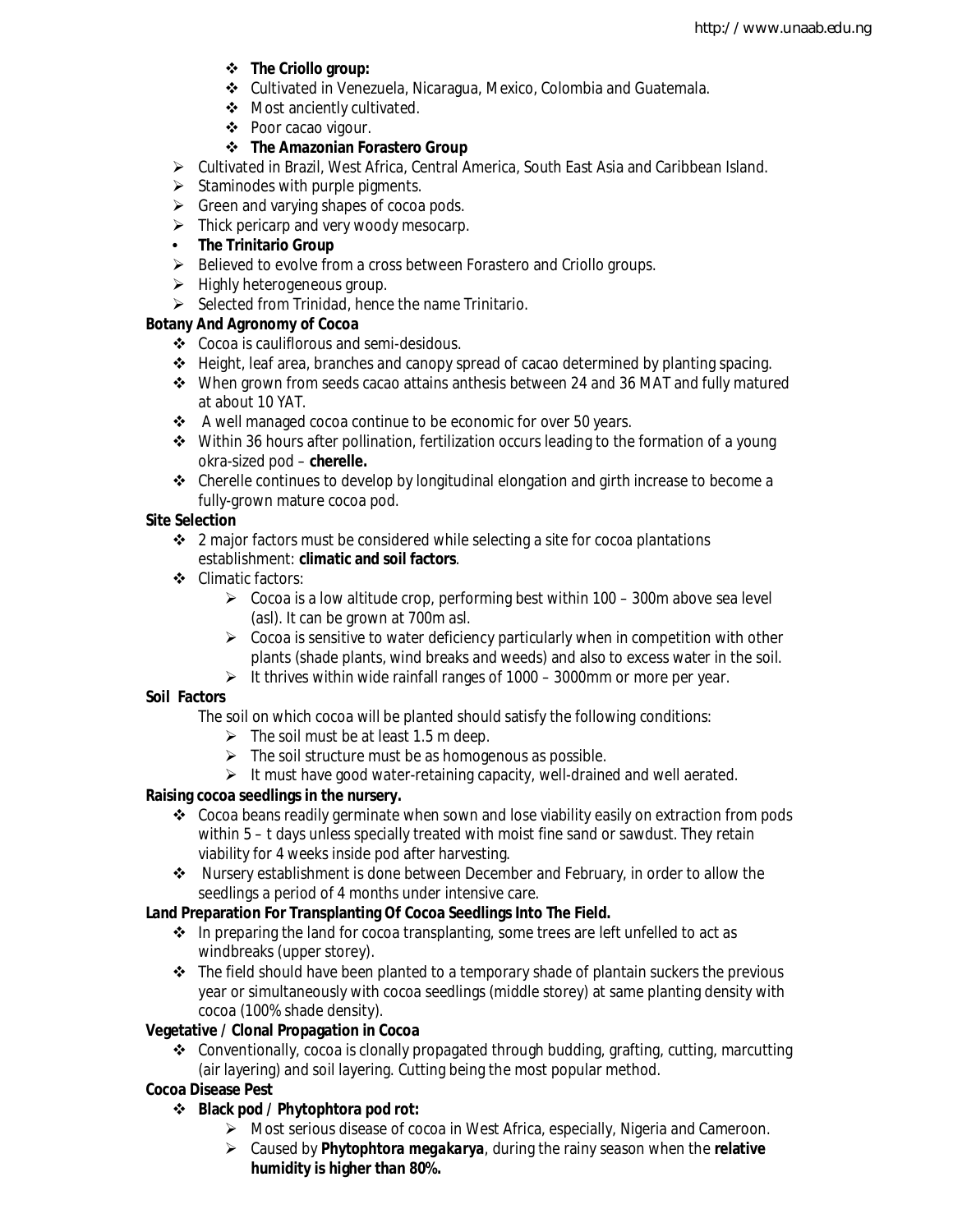#### • **Control of Phytophtora pod rot**

- $\cdot \cdot$  The incidence of the disease is preferably prevented in the cocoa plantation through:
	- $\triangleright$  Frequent removal of weeds / other plants that can increase the relative humidity of the plantation.
	- $\triangleright$  Removal and burning of the infected cocoa pods.
	- $\triangleright$  Application of the copper-based fungicides to control the incidence.
	- $\triangleright$  The use of resistant / tolerant varieties.

#### • **Swollen shoot**

- $\triangle$  A viral disease which may not appear till 6 months after cacao is infected.
- Symptom appears at the shoots produced after infection.

#### **Control measures:**

- $\triangleright$  Removal and burning of the infected cacao
- $\triangleright$  Breeding programme has put the disease under check through the introduction of the resistant / varieties.

#### • **Cherelle wilt**

- $\cdot \cdot$  This is a physiological problem affecting only cherelles 10cm long or less.
- \* The cherelles suddenly wilt and die. Dead cherelles are seen hanging on cacao.
- $\div$  It results in 40 50% loss of the total pod set.

#### **Charcoal Rot:**

- This is a fungal disease caused by *Botryodiplodia theobromae.*
- $\div$  It is a weak pathogen. It only infects wounded, overripe or weakened cocoa pods.

#### • **Major insect pests of cocoa**

#### **Cocoa Mirids (Capsids or Jori-jori):**

- Most serious insect pest of cocoa in West Africa.
- $\div$  The insects attack both young and mature cacao.

#### **Mealy bugs**

- Mealy bugs are vectors of viral disease especially swollen shoot.
- ❖ Control methods:
	- **Chemical control method**
- **Biological control method**
- **Harvesting and post-harvest handling of cocoa**
- \* It takes 150 180 days between pollination and ripening in cocoa, depending on varieties.
- Only mature and ripe pods are harvested, diseased and damaged pods must not be processed for markets.

#### **Breaking / opening of cocoa pods:**

- $\div$  Use a blunt object such as a stone or a thick piece of wood for the breaking. Extracted beans with mucilaginous pulp are collected in a clean container for fermentation.
- **Preparation of Commercial Cocoa**
- In order to be sold as cocoa beans, the fresh cocoa removed from pods have to undergo two very important processes –
- **Fermentation**
- o **Heap fermentation**
- o **Basket fermentation**
- o **Sweat box fermentation**
- o **Tray fermentation**
- **Drying**
- **Drying.**
- **Methods of drying.**
	- $\triangleright$  Sun-drying
	- $\triangleright$  Drying autobus
	- $\triangleright$  Movable roof dryer.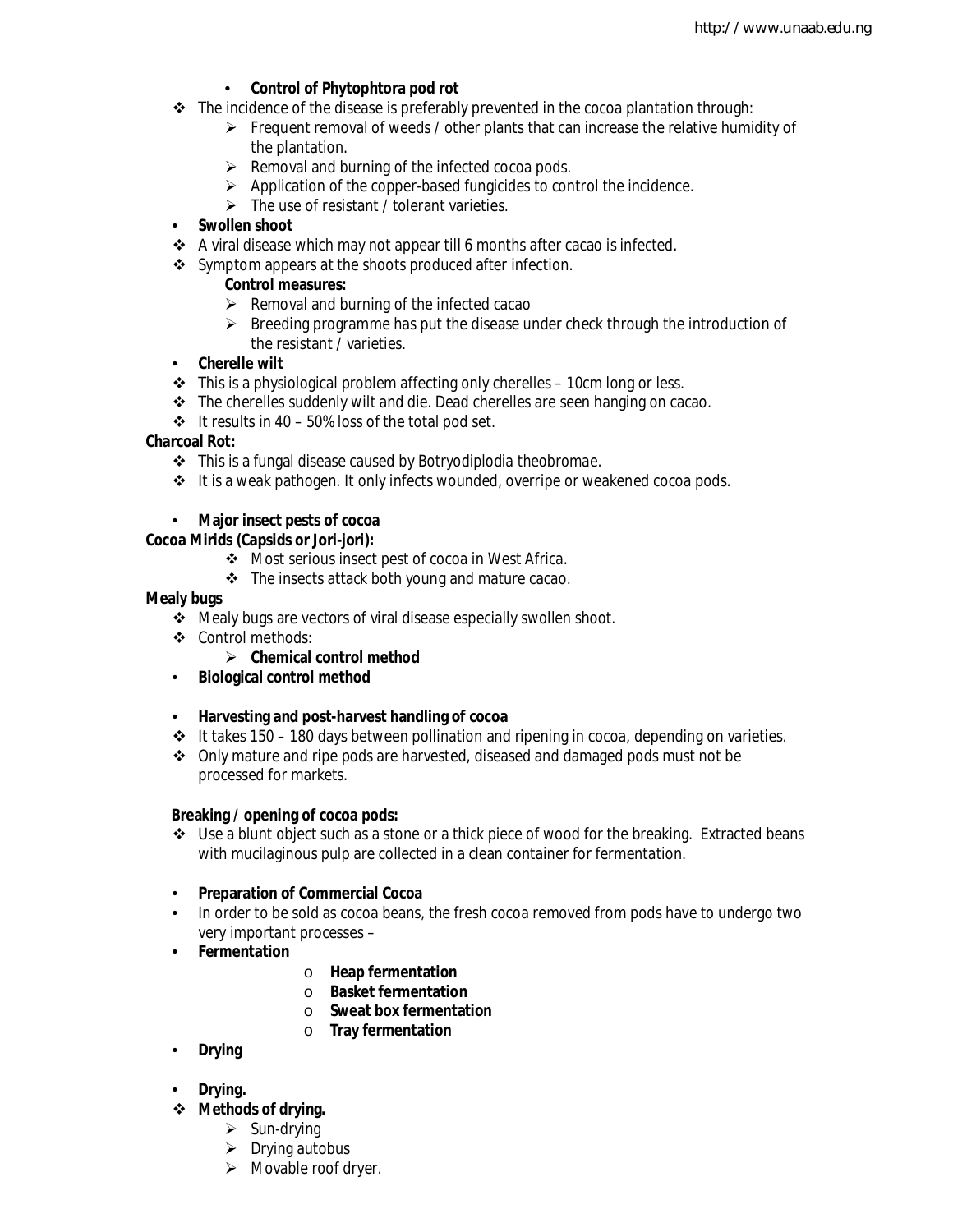- $\triangleright$  Simple dryers
- > Mechanical dryers
- $\triangleright$  Automated workshops.
- **Grading of cocoa.**
	- Grade 1 cocoa
	- Grade 2 cocoa
- **Cleaning and bagging of cocoa.**

#### • **Storage of commercial cocoa.**

- The international standards stipulate the following conditions.
- The ambient humidity must not exceed 70 %.
- Periodic checking of the moisture content of each lots must be carried out.

Economic Importance of Cocoa.

- ❖ Beverages (not tea)
- Foreign exchange earnings.
- Black soaps
- ❖ Herbs
- Chocolates

# KOLA (*COLA SPECIES*)

- **Kola (***Cola sp.*) *Cola nitida* (Vent) Schott and Endl. *Cola acuminata* (Beauv) Schott and Endl.
- $\bullet$  Kola has a long history of cultivation and trade in West Africa, especially in Nigeria, Ivory Coast, Sierra Leone, Guinea, Liberia, Ghana, Togo, Cameroon and Republic of Benin.
	- *Cola nitida.*
	- *C. acuminata.*
	- *C. verticillata.*
	- $\triangleright$  C. ballayi.
- *C. nitida* and *C. acuminata* are the most important species economically and most widely cultivated.
- $\div$  Cultivation and development of the 2 species became popular by the inception of CRIN.
- Today CRIN conducts research into the cultivation, development and end-uses of kola. This had boosted the global economy of the crop.
- The nuts from both species occur fresh in **red, pink and white** colours often in the same pod.
- \* Today, Nigeria produces over 88% of the world's crop and about 90% of this is consumed locally while the remaining 10% is exported.

#### **Propagation of kola**

- Traditionally, kola is propagated by nuts sown at stake between food crops or in traces of forest vegetation where it grows undisturbed.
- Better seedling development is achieved when kola nut is firstly germinated in a seed-box (**pre-germination** in the **pre-nursery stage**),

#### **The Kola Nursery**

- **Nursery site:**
	- $\triangleright$  Select a site near a stream / water tap.
- $\div$  The following equipments are essential in kola nursery
	- $\triangleright$  Germinating or seed boxes / Rooting propagators
	- $\triangleright$  Seedling or polythene bag
	- $\triangleright$  Protective wire netting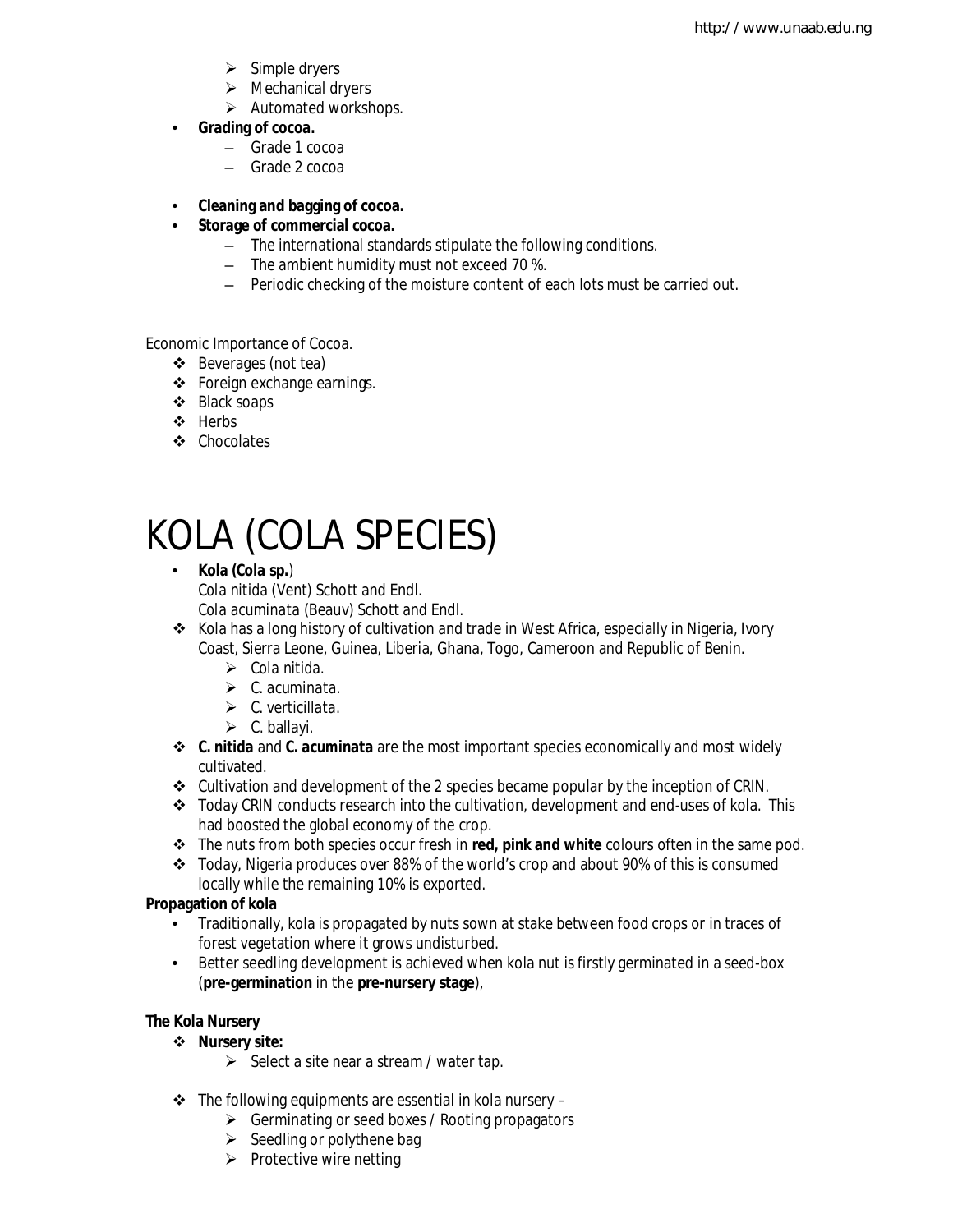#### **Cured kola nuts:**

 $\triangleright$  After curing, kola nuts are pre-germinated in a pre-germinator containing a growth medium of wet sawdust.

#### **Freshly harvested / uncured kola nuts:**

#### **Scarification / cotyledon wounding**

#### • **Vegetative Propagation**

- $\triangle$  Conventionally feasible vegetative methods in kola consist of  $-$ 
	- $\triangleright$  Rooting of stem cuttings (tips of branches)
		- $\triangleright$  Marcotting of stem
		- $\triangleright$  Budding
	- $\triangleright$  Grafting
- **Rooting of stem cuttings:**
	- **Choice of cuttings**
	- **Taking the cuttings**
	- **Setting the cuttings**
	- **Potting of rooted cuttings (ramets):**
	- **Hardening the ramets:**
- **Transplanting of kola seedlings or ramets into the field.**
	- **Selectively thinned forest:**
	- **Regrown forest or open land:**

#### • **Botany of kola**

- The adult tree develops into a dome-shaped pattern of growth.
- $\cdot \cdot$  In an unpruned kola tree, the foliage and fruits produced often reach the ground level, thus makes for easy harvest and insect and disease attacks.
- $\div$  Closely spaced trees tend to etiolate and grow tall thus leading to loss of foliage and branches.
- Flowering:
- Both *C. nitida* and *C. acuminata* posses functional male and female flowers in the same inflorescence. Flowers of *C. acuminata* are smaller than those of *C. nitida.*
- $\triangleq$  In both species, the stamens of the same flowers are not functional, thus self pollination does not occur within the flower – **self incompatibility.**

#### **There 2 factors determining the nut colour in kola:**

- $\triangleright$  The colour of the nut of the parent kola trees.
- $\triangleright$  The colour of the nuts from which the surrounding kola trees were raised.
- \* Harvesting in kola is carried out when the pods become in-conspicuously brown.

#### • **Post-harvesting Handling**

- **Primary processing:**
- **Curing:**
- **Storage:**
	- $\triangleright$  The cured nuts are wrapped in green but partially dried leaves and packed inside large baskets and kept in shaded / cool spot for marketing.

#### • **Insect Pests of Kola**

- **Field pest:**
	- Stem borers (*Phosphorus virens*)
	- The kola weevil (*Balannograstris colea*)

#### **Nursery pest:**

- $\triangleright$  Caterpillar
- $\triangleright$  Mealy bug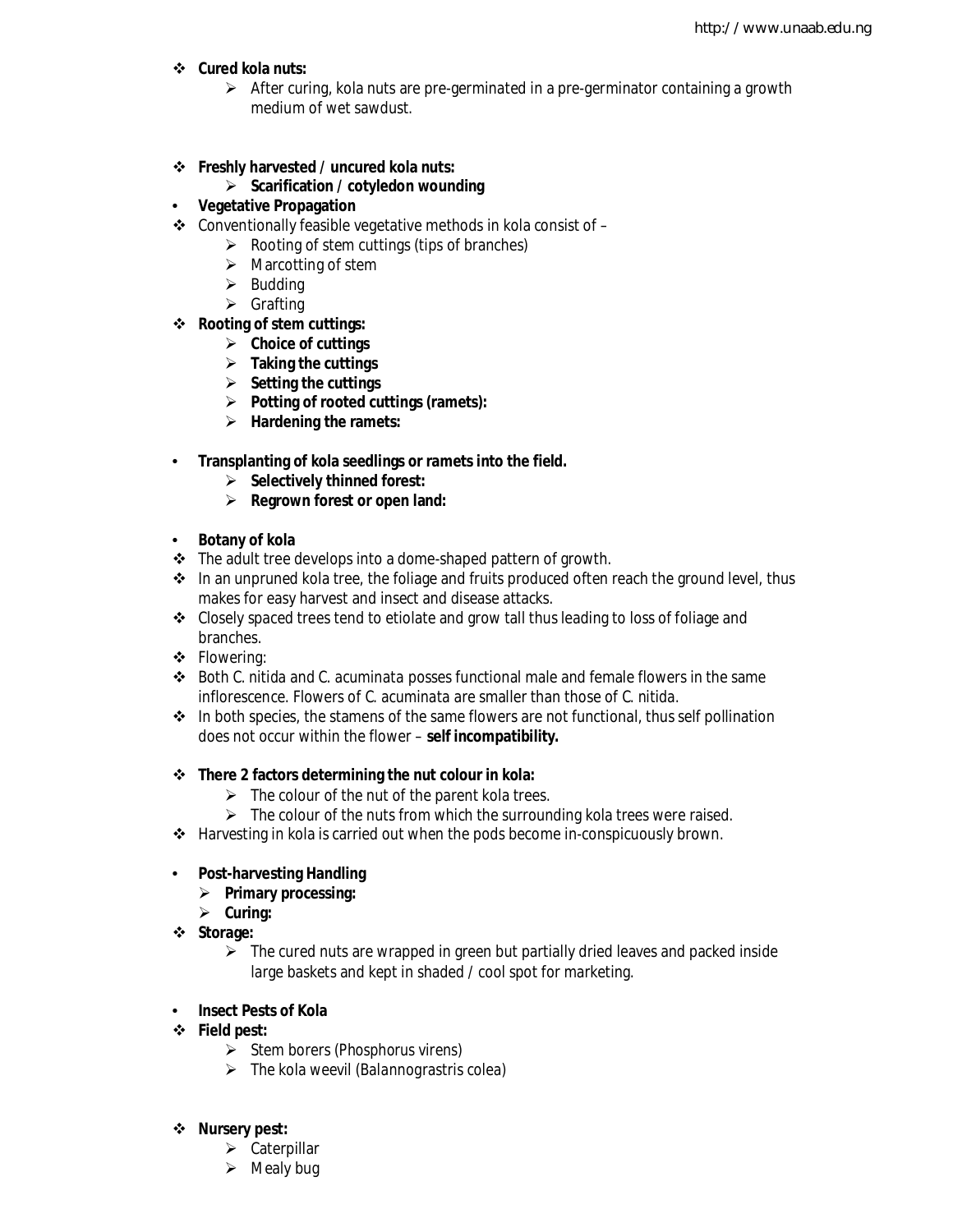$\triangleright$  Red spider

#### **Desirable kola nut quality**

A good kola nut should:

- $\triangleright$  Be slimy
- $\triangleright$  Not be astringently bitter in taste

#### • **Economic Uses Of Kola Nut**

- For preparation of kola type beverages such as Coca cola.
- A source of essential oils for flavourings in confectionary industries.
- For the preparation of chococola a type of chocolate containing cocoa and *Cola*.
- $\triangle$  A source of alkaloids caffeine and theobromine in pharmaceutical preparations.

## **CASHEW (***ANACARDIUM OCCIDENTALE***, L.)**

#### • **Cashew (***Anacardium occidentale***, L.)**

#### **ORIGIN AND DISTRIBUTION**

- $\triangleright$  Indigenous to South America. Introduced to North America, Asia, Africa and Australia by the Portuguese explorers between 15th and 16<sup>th</sup> centuries.
- $\triangleright$  Commercially grown in many countries in 4 continents: Asia, Australia, South America and Africa.

#### **Cashew in Nigeria**

- Cashew is cultivated in all agro-ecological zones of Nigeria. Thus, it tolerates wide rainfall conditions of between 600 mm and 3, 000 mm per annum.
- $\div$  Price of cashew nut per ton depends on the nut-size: The bigger the nut-size the higher the price.
- Various nut sizes of cashew nuts include: Jumbo-size, Extra large, large, medium, small and Madras nuts

#### **Raising Cashew in the Nursery**

- Cashew seedlings are raised in the nursery through the nuts
- Heavier nut-size are preferably used for seedlings production.
- Seedlings produced by lighter nuts are less vigorous and hardly survive transplanting shock when eventually transplanted.

#### **Site selection:**

- $\triangleright$  Thin forest is ideal for cashew
- $\triangleright$  Clear-fell all trees

#### **Layout:**

 $\triangleright$  The field is laid out at a spacing that suits the farming technology.

#### **Transplanting of cashew seedlings into the field.**

- Cashew seedlings are transplanted into a clear-fell field after a period of 8 12 weeks in the nursery.
- Only vigorous seedlings are transplanted.
- The crop is transplanted at a spacing of 9m x 9m. Closer spacings of 6m x 6m, 4.5m x 4.5m are possible, but, the trees have to be later thinned to a wider plant spacing when the canopy becomes bigger.

#### **Peculiar maintenance operations in cashew**

• Weeding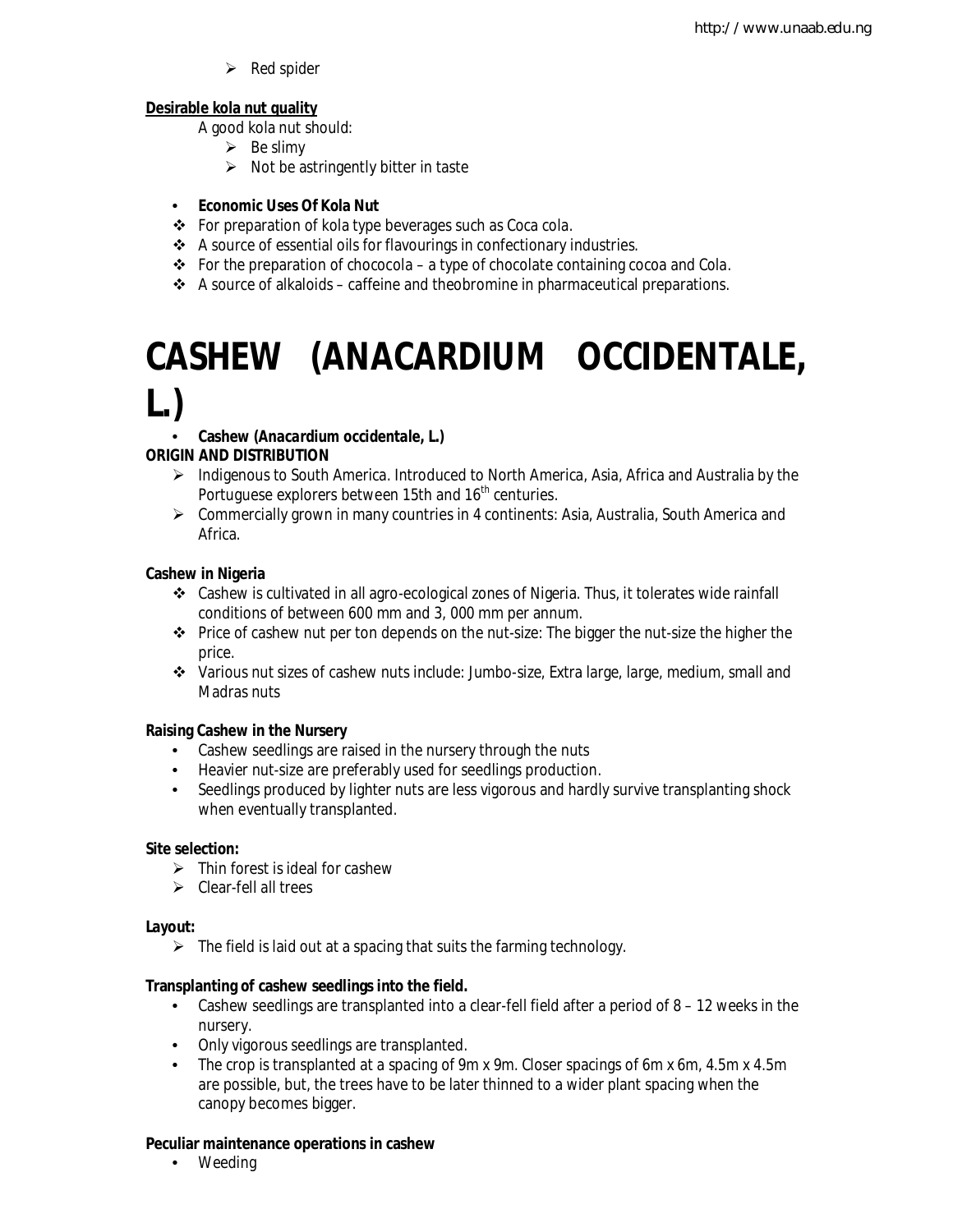- Pruning
- Selective thinning

#### **Insect Pest of Cashew**

- **Root and stem borer** (*Plocaederus ferrugineus*):
- **Stem girdler (***Analeptis trifasciata***):**

#### **Harvesting**

• Harvesting in cashew is by picking the fallen nuts.

#### **Post harvest handling**:

- Removal of foreign bodies.
- **Sorting**
- **Sun-drying**
- **Bagging**

#### **Grading of cashew:**

 $\triangleright$  Cashew is graded according to the size of the nuts

#### **Marketing:**

 $\triangleright$  Properly dried cashew is sold in the international market through the local buying agents of the multinational companies.

**Family: Rubiaceae**

- **Cultivated varieties**
- **Varieties of cultivated coffee:**
	- *Coffea arabica*
	- *C. canephora* **(robusta coffee)**
	- *C. liberica*

#### **ORIGIN OF COFFEE**

- Originated from Africa:
	- *C. arabica***,** despite its name, comes from Ethiopia.
	- Wild populations of *C. Canephora* still exist in the evergreen forests from central Africa to West Africa.
- **Current distribution of cultivated coffee species**
- *C. arabica***: (Highland Coffee)** South and Central America, **Highland regions of Africa**;
- *C. canephora:* **(Lowland Coffee)** Africa (relatively low quantity, hot and humid areas)
- **Ecology and Botany of cultivated coffee**
- *C. arabica:*

## **COFFEE (***COFFEA SPECIES***)**

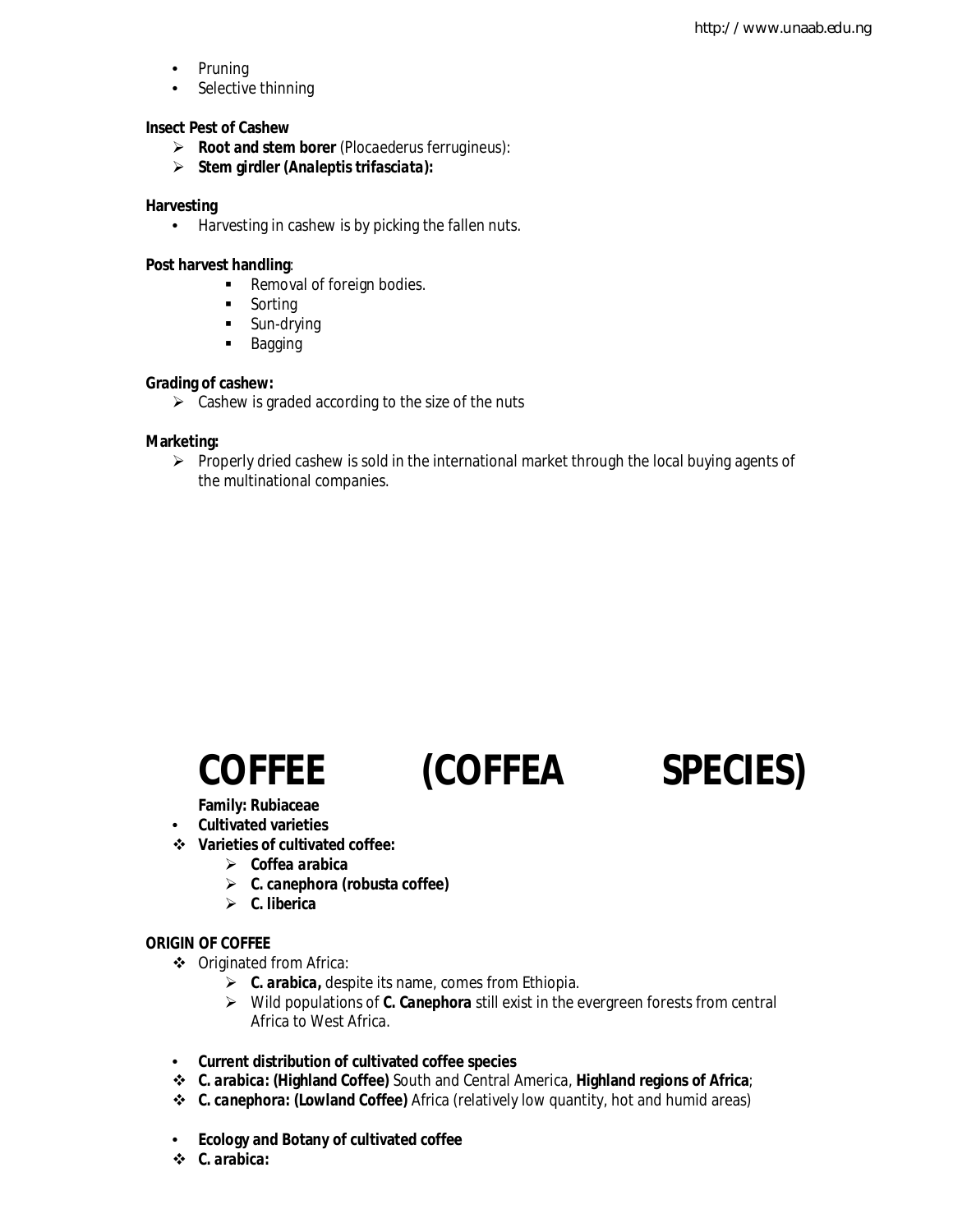- $\triangleright$  Original source of coffee beans and has best coffee quality.
- $\triangleright$  Most suitable climate is the original (Ethiopian) climate i.e. tropical climate tempered with altitude with two contrasting seasons.
- $\triangleright$  It has a slender tree which is heavily branched and kept in shape by judicious **pruning**
- $\triangleright$  Axillary and sub-axillary buds develop into reproductive lateral branches.

#### *C. canephora:*

- $\triangleright$  It is a lowland coffee originated from equatorial Africa.
- With the exception of *C. arabica*, all other species of coffee are lowland types.
- $\triangleright$  All lowland coffee types are similar in vegetative and reproductive characteristics.
- $\triangleright$  Require hot and humid equatorial to sub-equatorial climates.

#### **Site Selection For Coffee Growing**

- Site to be selected for coffee cultivation is determined by type of coffee to be grown which is on the basis of requirements for altitudes.
- $\div$  Deep, slightly acid, well-drained loams, (especially, hillsides with a gentle slope) that are rich in nutrients especially potash and organic matter are ideal for coffee.

#### **Propagation of Coffee**

- **Raising of coffee seedlings:** 
	- $\triangleright$  Plantable seeds or seedlings must be obtained from designated centers Research Institutes or Colleges and Faculties of Agriculture of Universities.

#### **Preparation of coffee seeds –**

#### **Raising coffee seedlings**

- $\triangleright$  Maintenance of seedlings in the nursery:
- $\triangleright$  Watering
- $\triangleright$  Weeding
- Control of disease infection especially damping-off, leaf spot (*Cercospora spp.*)

#### **Clonal / Vegetative Propagation of Coffee**

- $\cdot \cdot$  This ensures true-to-type in the following traits
	- $\triangleright$  Production capacity
	- $\triangleright$  Reaction to environment (soil, climate tolerance / resistance to pest attacks)
	- $\triangleright$  Technological
	- $\triangleright$  Organoleptic properties of coffee.
- **Propagation Of Coffee By Stem Cuttings**
	- **Selection and preparation of stem cuttings:**
	- **Setting Of Cuttings:**
	- **Maintenance of set cuttings:**
	- **Transplanting and Hardening-off**

#### **Transplanting Of Coffee Seedlings Into The Field:**

- **Planting spacing / planting densities:**
- *C. canephora:*
- $\geq 4.0 \text{ m} \times 2.5 \text{ m}$  (1100 trees/ha)
- $\geq 2.5$  m x 2.0 m (2000 trees/ha)
- *C. arabica:*
- $\geq 4.0 \text{ m} \times 2.5 \text{ m}$  (1000 trees/ha)
- $2.0 \text{ m} \times 2.0 \text{ m}$  (2500 trees/ha)
- **Maintenance Of Coffee Plantation**
- **Weeding**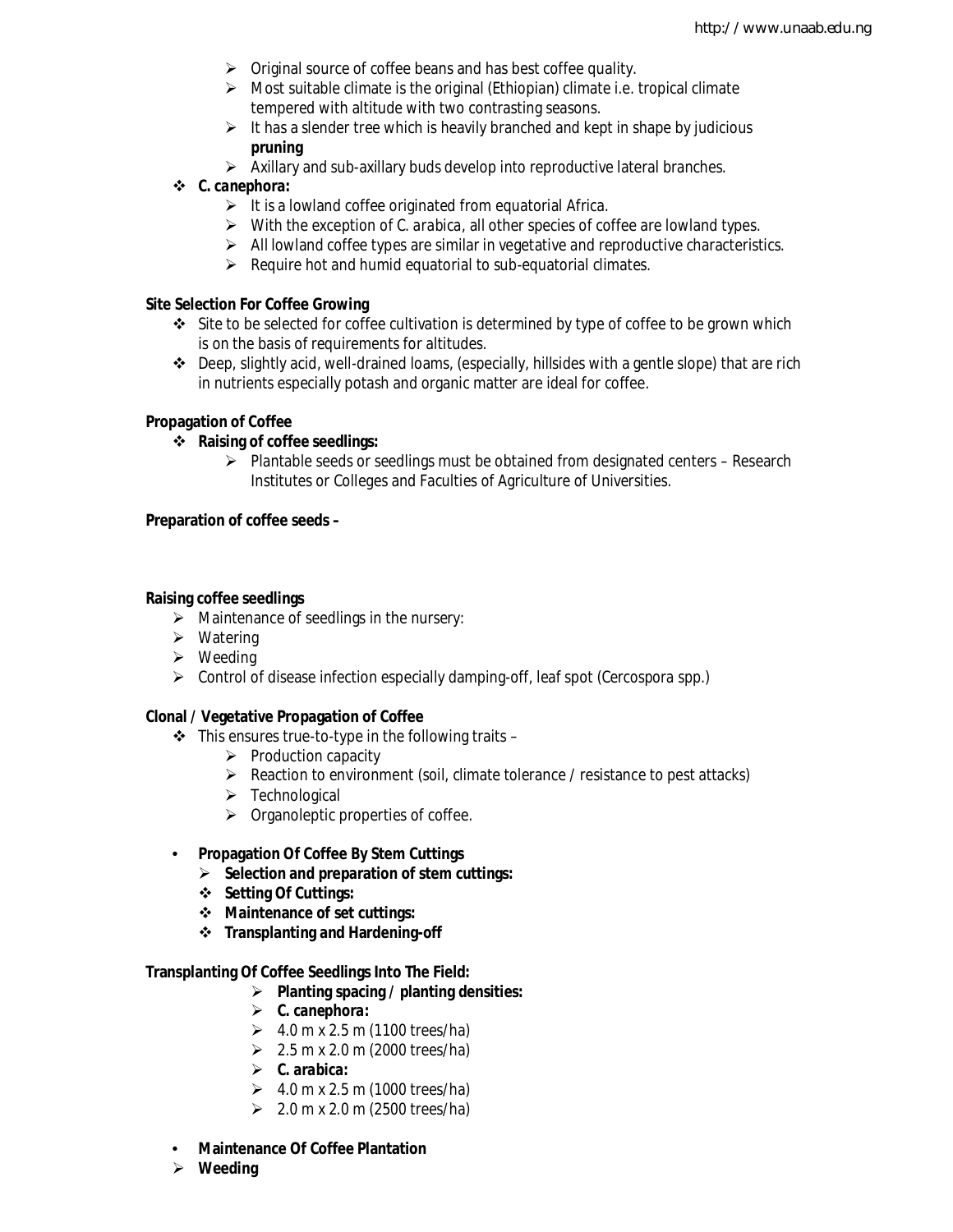- **Mulching**
- **Shade**
- **Pruning:**

#### **Pruning:**

- $\triangleright$  An important maintenance operation in coffee.
- ❖ Coffee yield is directly dependent on good pruning operations.

#### **Forms Of Pruning In Coffee Culture**

- **De-suckering**
- **Topping:**
- **Single stem**
- **Double stem rotation**
- **Vertical / Upright multiple stem**
- **Leaning multiple stem**
- **Hawaiian system**
- **Colombian system**
- **Candelabra system**
- **Guatemalan system**

#### **Harvesting And Processing Of Coffee Berry**

- **Harvesting:**
	- $\triangleright$  Generally coffee plants come into bearing 3 years after transplanting into the field.
	- $\triangleright$  The immature berries are green while the mature ones are either yellow, purple or red depending on variety.

#### **Processing / Post-harvest Handling Of Coffee Berries.**

- Wet method
- $\triangleright$  Dry method

#### **Roasting:**

- $\triangleright$  Roasting brings out the proper flavour of coffee.
- **Grinding:**
	- $\triangleright$  Roasted coffee is ground into small particles before it can be used.
	- $\triangleright$  Soluble coffees like Nescafe, are made from infusion of coffee from roasted and ground beans which is drastically dried in very hot air.

#### **Grading:**

- $\triangleright$  Re-drying for uniform moisture content.
- $\triangleright$  Cleaning removal of foreign matter and unhulled beans.
- $\triangleright$  Hulling and polishing removal of testa.
- $\triangleright$  Size grading a set of cylindrical sieve used to separate smaller and broken beans.

#### **Major Diseases Of Coffee**

- **Hemileia leaf rust:** (the leaf)
	- **Causal organisms:** *Hemileia vastatrix, H. coffeicola.*
	- **Control:** use of resistant varieties, copper fungicides and farm hygiene / sanitation.
- **American leaf spot:** (foliage and berry)
	- **Causal organisms:** *Stilbellum flavidum, Agaricus citricolor*
	- **Control:** farm hygiene / sanitation, copper fungicides.
- **Black rot:** (foliage and berry)
	- **Causal organism:** *Pellicularia koleroga*
	- **Control:** farm sanitation, copper fungicides.
- **Major Insect Pest Of Coffee**
	- **Defoliator (***Epicampoptera glauca***).**
		- **Effect:** coffee plant with lace-like leaves
		- **Control:** spray plant with endosulfan directing jet upwards from underneath.
	- **Berry borers (***Stephanoderes hampei***).**
		- **Effect:** Beetles bore small holes in ends of berries. Larvae feed, develop and destroy berries.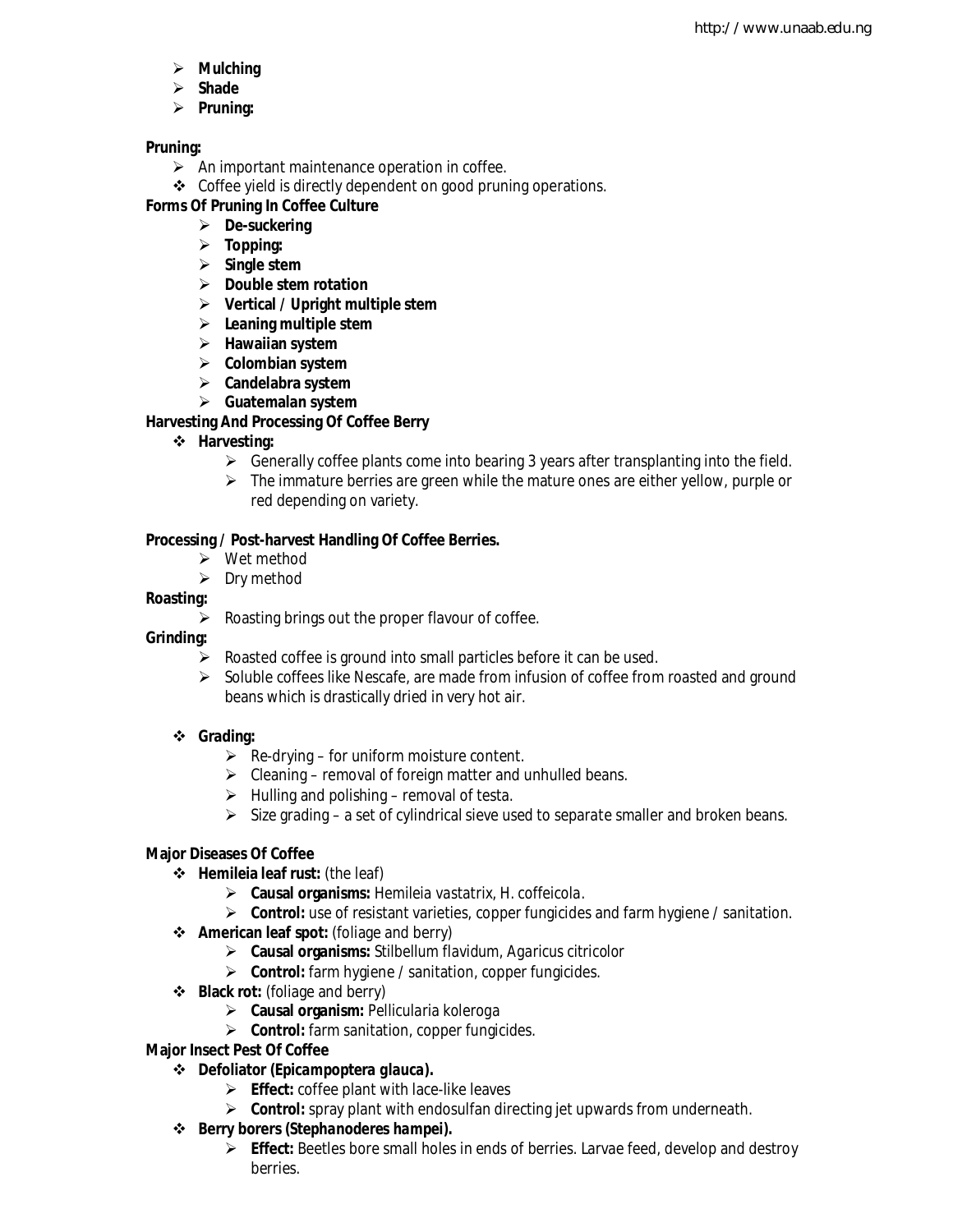**Control:** Regular harvesting, hygienic measures, spray with insecticides.

#### **Termites.**

- **Effect:** roots eaten up .Coffee plant falls off without any symptom.
- **Control:** Destroy termitarium in and around coffee plots.

## • **TEA (***CAMELLIA SINENSIS* **(L) O. Kuntze)**

#### • **Protective Effects Of Tea On Human Health**

- Flavonoids, the most prominent of which is **catechins** and their derivative **polyphenols,** are the most abundant and most biologically active molecules that are responsible for most of the health-giving properties of tea.
- Tea contains **theanine,** (which is a unique amino acid in tea), **proteins, caffeine, vitamin C, carbohydrates, polysaccharides, and lipids.**
- $\triangle$  Inappropriate diets and smoking generates high levels of reactive oxygen species, like peroxides in humans, which are the basic cause of heart disease. **Tea polyphenols** have strong scavenging properties for free oxygen radicals, thus **lowering the risk of heart ailment.**

#### **Introduction**

- **Tea** plant (*Camellia sinensis* (L) O. Kuntze) (family: **Theaceae**) was discovered by Chinese around 2700 BC in South-east Asia, in the high valley of the Brahmaputra, the Irrawaddy, the Salween and the Mekong rivers of the borders separating India, China and Burma.
- In its wild state, it forms an evergreen bush which on cultivation, is kept at a low level (**Tea Table).**
- Depending on weather the tea harvests (leaves) undergo **fermentation or not,** respectively, makes tea to be **black or green.**

#### **Botany**

- Tea was formerly named *Thea japonenense*. Later **Linnaeus** renamed it *Thea sinensis*. In 1959, the generic name was changed to *Camellia*. The plant is a diploid with 2n = 2x = 30. A number of triploids and tetraploids have been found or created by research efforts.
- There are 2 main varieties of tea **the** *sinensis* (the China plant with **small leaves** *C. sinensis* **var.** *sinensis*) and the *assamica* (the Assam plant with **large leaves** *C. sinensis* **var.** *assamica*) varieties.
- $\cdot \cdot$  The assam tea plant is a shrub which grows up to 15 m high with straight trunk.
- $\cdot \cdot$  The China tea is also a shrub which grows up to 6 m high with several stems.
- Other minor varieties include **Cambodian tea,** of which the following varieties are being cultivated – *Manipuri, Lushai* and *Betjan* which are stable ecotypes.

#### **Ecology Of Tea**

**Climate** and **soil characteristics** are the most important ecological factors for growing **Tea:**

#### **CLIMATE:**

- $\triangleright$  Generally, tea thrives within latitude 43<sup>0</sup> north and 27<sup>0</sup> south.
- $\triangleright$  The plant performs at 1500 4000 mm of rainfall, with a dry season of not more than 3 months.
- $\triangleright$  The ideal average annual temperature is between 18<sup>o</sup>C and 20<sup>o</sup>C.

#### **Soil requirements:**

 $\triangleright$  Generally, the best plantations of tea are found on deep soils with a good structure, well-drained with a well-developed humus-bearing layer and high mineral reserves.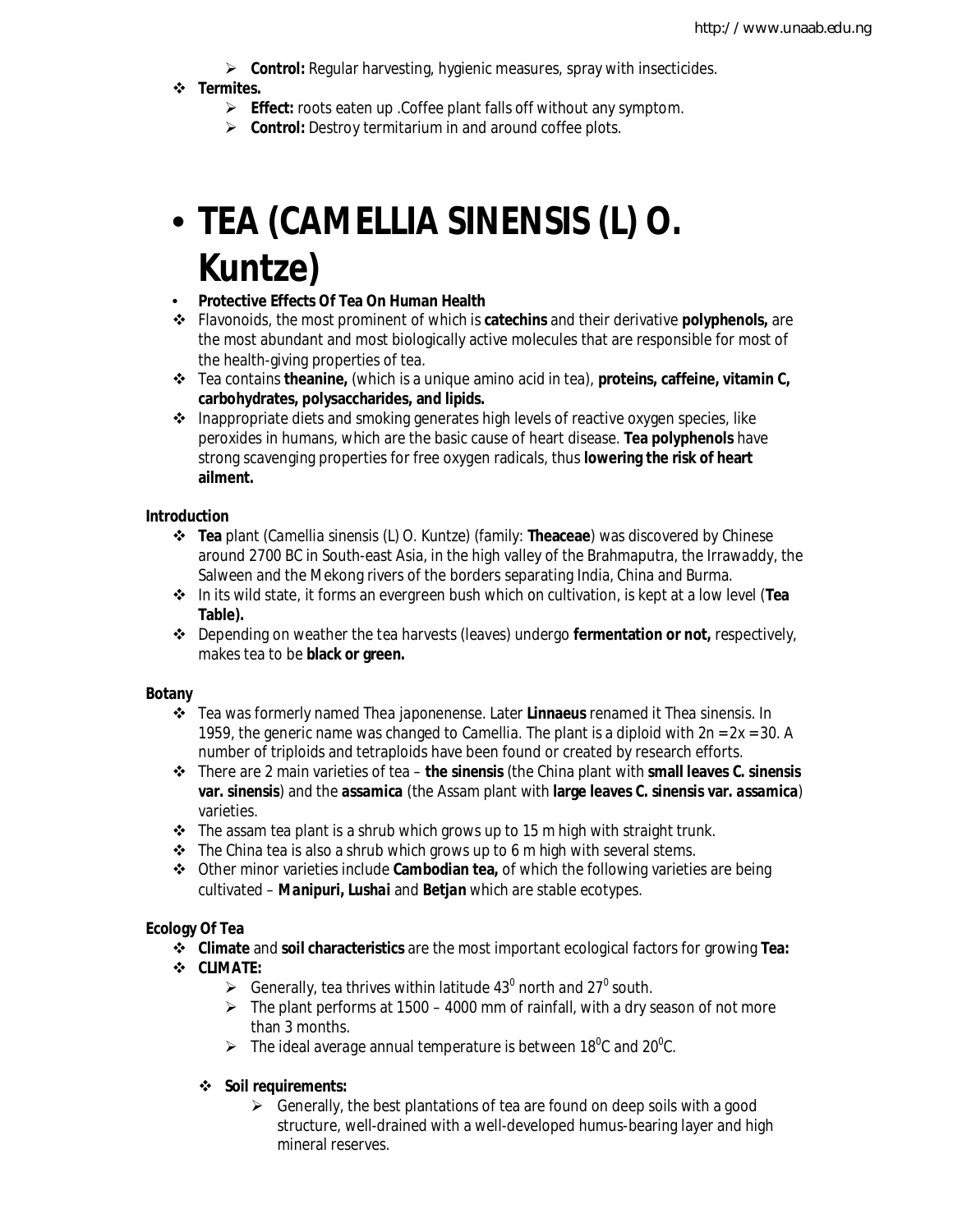$\triangleright$  The tea plant requires soils with pH of 4.5 – 5.5, if the pH is not up to 5.5, it is better.

#### **Agronomy Of Tea**

- **Generative** and **Vegetative.**
- **Tea Nursery:**
- $\div$  The following principles should be noted when up setting up cuttings nursery of tea:
	- **Siting**
	- **Shading**
	- **Substrate**
	- **Containers**
	- **Preparation of tea Cuttings**
	- **Maintaining humidity levels**
	- **Preventive measures**
	- **Fertilizer application**
	- **Hardening-off**
	- **Pruning**
- **Guide towards successful establishment of Tea plantation:**
	- $\triangleright$  Sit selection
	- $\triangleright$  Layout
	- $\triangleright$  Bush clearing
	- $\triangleright$  Drainage
	- $\triangleright$  Anti-erosion measures
	- $\triangleright$  Eradication of self-propagation weeds
	- $\triangleright$  Tilling

#### **Management of Tea plantation:**

- **Planting out**
- **Planting density / spacing**
- **Temporary shading**
- **Mulching**
- **Windbreaks**
- **Bringing Tea into bearing / yield:** 
	- $\triangleright$  The main aim of bringing tea plant into bearing is to shape the plant into a permanent frame which is low, broad, heavily branched and capable of producing a large number of shoots (Tea Table), culminating in a high leaf yield.
- **Plucking:**
	- $\triangleright$  This is the periodic harvesting. The pluckers are equipped with an apron or waterproof against damp conditions and rains.

#### **Productivity pruning:**

 $\triangleright$  The period of the operation of productivity pruning varies from 2 – 6 years depending on climatic conditions and clonal materials planted.

#### **Regenerative pruning:**

 $\triangleright$  Regenerative pruning is carried out at 0.35 m from the ground and **tipping** is done at an height of 0.60 m.

#### **Skiffing (cutting into green wood):**

- $\triangleright$  The plant is slightly cut back in order to maintain a good yield.
- $\triangleright$  This type of cutting is rarely required.

#### **Fertilizer requirements of tea:**

- $\triangleright$  Annually and for a yield of 1000 kg/ha of commercial-grade tea, the plant takes up an average of  $40 - 50$  kgN,  $7 - 9$  kgP and  $20 - 25$  kgK from the soil.
- **Weeding:**
	- $\triangleright$  The young tea plant is very sensitive to weed competition. Regular weeding (manually or chemically) becomes compulsory.

#### **Disease and Insect pests of Tea**

- **Diseases:**
	- Root rot (*Armillariella mellea, Rosellinia arcuata*). Common in forested land.
	- Blister blight (*Exobasidium vexans*):
- **Insect pests:**